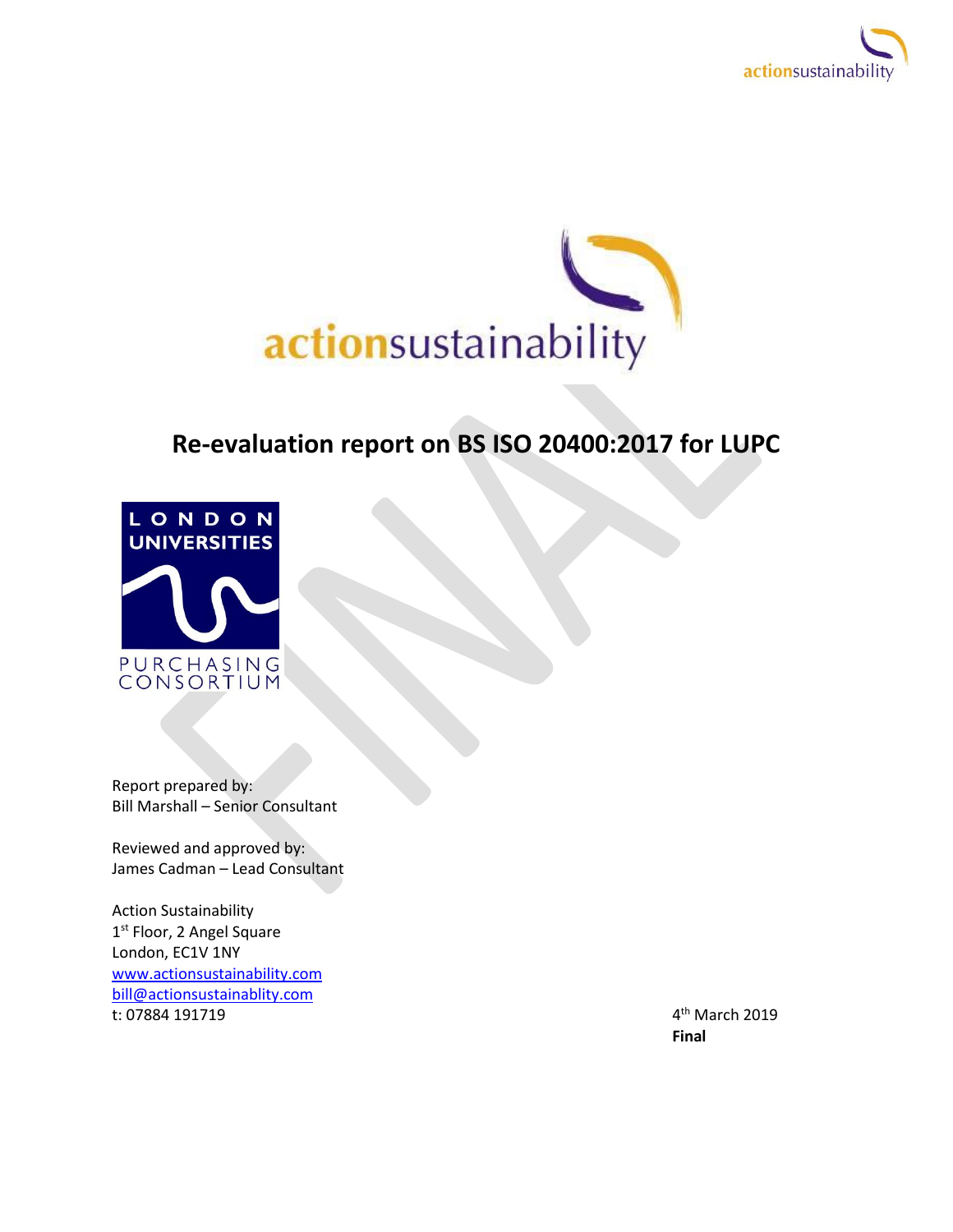# **Contents**

| <b>Executive Summary</b>                             | ij             |
|------------------------------------------------------|----------------|
| <b>Our Recommendations</b>                           | iv             |
| Glossary                                             | v              |
| 1.Introduction                                       | 1              |
| 2. Evaluation Approach                               | $\overline{2}$ |
| 3. Findings & Recommendations                        | 3              |
| 3.1. Fundamentals and Policy & Strategy              | 3              |
| 3.2. Enablers                                        | 7              |
| 3.3. Procurement Process                             | 10             |
| Annexes 1 & 2 (Documents Reviewed & Original Scores) | 13             |
|                                                      |                |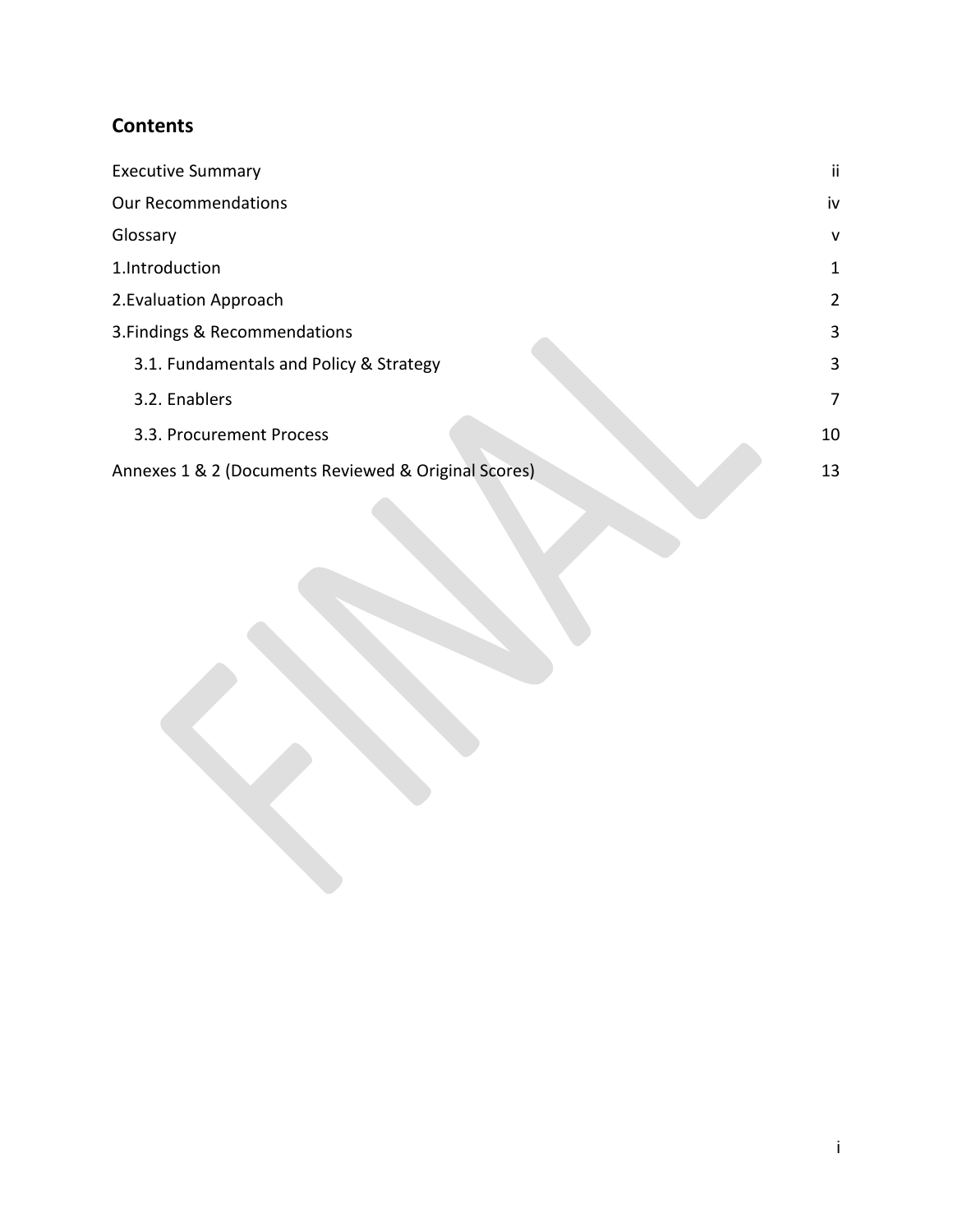## <span id="page-2-0"></span>**Executive Summary**

This report summarises the methodology, results and recommendations that Action Sustainability have come to in undertaking a re-evaluation of LUPC's approach to sustainable procurement against the international standard ISO 20400:2017 'Sustainable Procurement – Guidance' following an evaluation undertaken during the summer of 2017. **At the time, to the best of our knowledge, LUPC were the first organisation globally in the education sector to be assessed against the new standard.**

The standard states in its Introduction:

*"Every organization has environmental, social and economic impacts. Procurement is a powerful instrument for organizations wishing to behave in a responsible way and contribute to sustainable development and to the achievement of the United Nations Sustainable Development Goals. By integrating sustainability in procurement policies and practices, including supply chains, organizations can manage risks (including opportunities) for sustainable environmental, social and economic development."*

In the original report, we stated that LUPC had, *'clearly and unambiguously adopted 'responsible procurement' as its methodology for procuring the goods and services its Members may require'*. We also stated that, '*LUPC's culture and approach, not least in relation to social issues and matters around modern slavery and the like, are forward thinking and fully embrace best practice and set a good example for many organisations to emulate and/or adopt'.* **We can re-affirm those same observations.**

The preceding fifteen months or so since the original assessment was undertaken has been a period of upheaval and change for LUPC. There have been organisational changes and work undertaken in connection with a project to work more closely with SUPC (Southern Universities Purchasing Consortium) coupled with several staff changes and changes in roles and responsibilities. **Given the foregoing, LUPC have made commendable efforts to maintain their commitment to sustainable procurement and the implementation of the recommendations contained in our original assessment**.

The **majority of recommendations arising out of the original assessment have been addressed** whilst remaining recommendations are in the process of being actioned. At the time of the re-assessment, out of a total of thirty-eight matters, twenty-five had been addressed whilst the remainder remained work in progress (generally for completion in the first quarter of 2019). **This represents good solid progress.** 

There is now a new three-year corporate strategy with an explicit objective to enhance LUPC's position, *'as a leader in Responsible Procurement'*. This continues LUPC's aim of promoting social value and promoting means of ensuring Members derive best value from LUPC's framework agreements.

LUPC's **Responsible Procurement Policy and Responsible Procurement Strategy 2017-20** sit beneath the new corporate strategy ensuring the continuance of the '**golden thread'** flowing from and through LUPC's policies and procedures to its category/framework strategies, tender documents and agreements.

The foregoing policy and strategy **will be fully aligned** with the new corporate strategy and any references or the like to the former corporate strategy will be updated as necessary by the end of March 2019.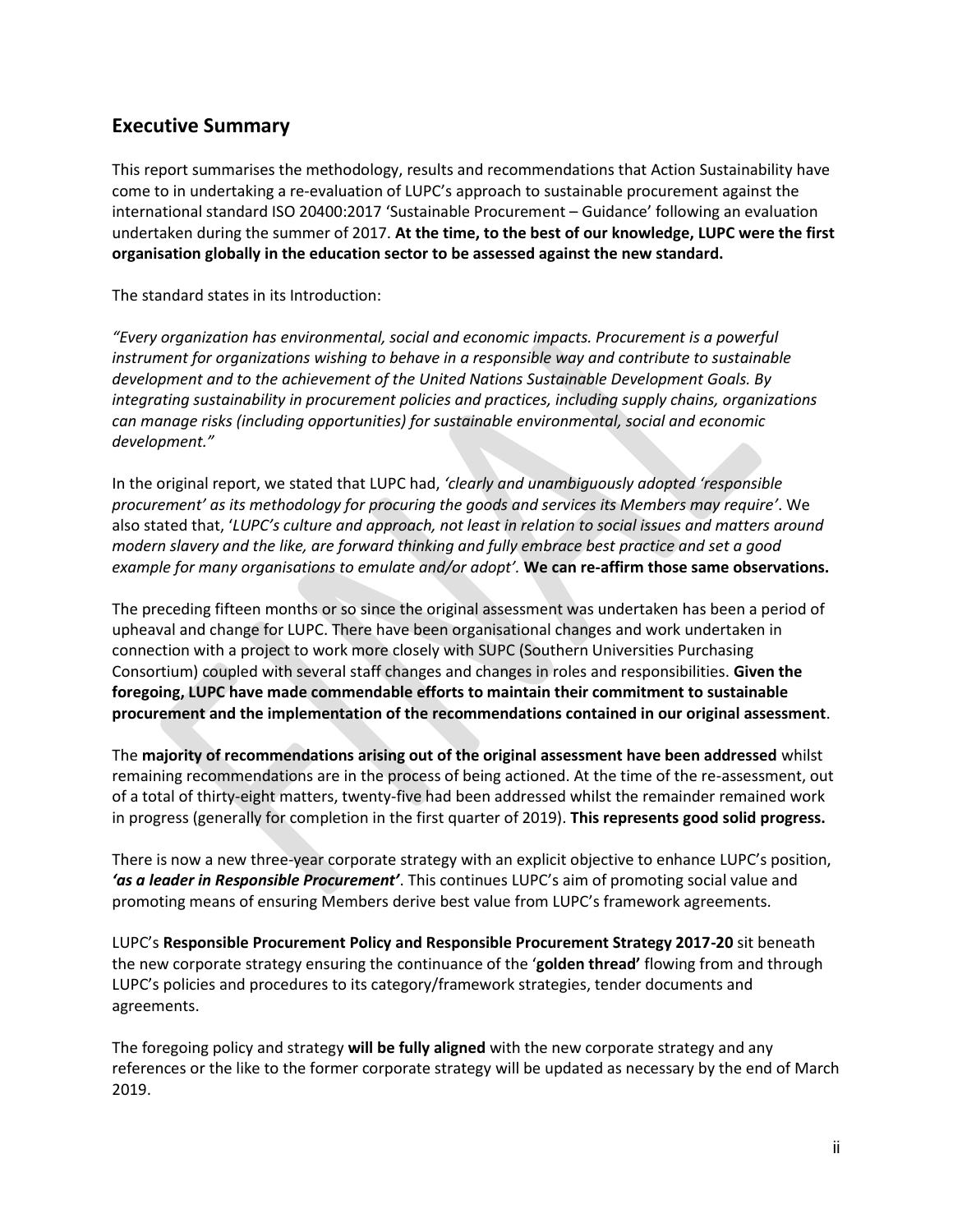In terms of organising the procurement function and notwithstanding changes at Director level, **strong leadership continues**, with good governance and excellent engagement with stakeholders, including collaboration with external organisations who support sustainable (responsible) procurement and with whom LUPC have good working relationships.

Outstanding actions and changes still to be enacted over the next few months should further **enhance LUPC's approach with regard to risk assessment.** Re-defining purchase categories into 'supply chain types' will (also) support risk and opportunity assessment. The appointment of **additional staff** will help to strengthen the LUPC team and the adoption of (BT14) methodology to **capture sustainability-based benefits** will aid and assist the **measurement and reporting of positive sustainability outcomes** derived through individual procurements and procurement activities. Development and approval of a new communications strategy in 2019 will underpin all the above and communicate LUPC's aims and objectives.

**Procurement processes** are being strengthened and it is good to see LUPC's **'Sourcing Procedures'** being overhauled and, in the draft version, **explicit reference to the adoption of ISO20400:2017's aims and objectives,** so defining LUPC's commitment to responsible procurement and sustainability.

The five (5) stages of the procedures mirror the five stages set out in the **Process** section of the standard and, whilst the terminology may differ somewhat, the key activities embodied in ISO 20400:2017 are included. A new set of **contract management procedures**, 'Supplier and Contract Management Procedures', will supplement the sourcing guide (Section 9) and *'raise the importance'* of **supplier relationship management** and help deliver tangible results and added value to LUPC's agreements.

**LUPC continues to take a leading role in promoting responsible procurement in the public sector. Their aims and objectives set high standards that can provide exemplars to others, particularly in their attitude and approach to addressing the evil of modern slavery and human trafficking.** 

The table below shows the overall assessment scores from the evaluation across the main sections of the standard. The scores are marked out of 5, meaning that the assessment score of **4.33** equates to **Level 4** with good progress to Level 5, the highest level. This is the equivalent of a score of 86%.

| <b>ISO20400 Evaluation sections</b>         | <b>WEIGHT</b> | <b>SELF ASSESSMENT</b> | <b>THIRD PARTY</b><br><b>ASSESSMENT</b> |
|---------------------------------------------|---------------|------------------------|-----------------------------------------|
| A total Policy and strategy                 | 20%           | 4.80                   | 4.38                                    |
| B total Organising the procurement function | 20%           | 4.34                   | 4.11                                    |
| <b>Procurement process</b><br>C total       | 60%           | 4.61                   | 4.40                                    |
| <b>TOTAL</b>                                | 100%          | 4.59                   | 4.33                                    |

The following section sets out recommendations arising out of the re-assessment for refining the understanding, behaviours and processes already implemented by LUPC to adopt ISO 20400:2017 across the organisation and with their partners and stakeholders.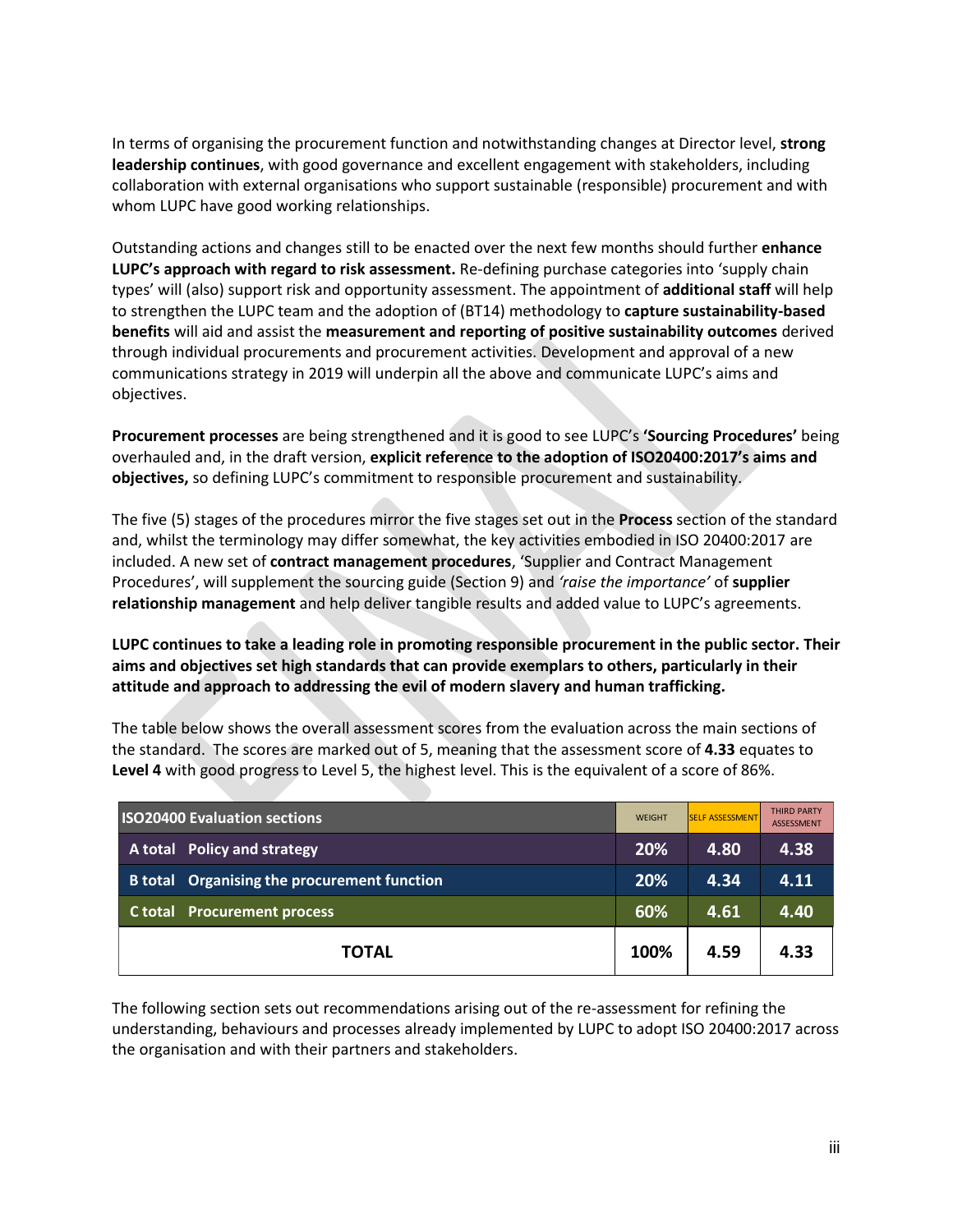# <span id="page-4-0"></span>**Our Recommendations**

### *Fundamentals, Policy and Strategy*

- 1. Complete the (outstanding) actions relating to Fundamentals, Policy and Strategy as described in the original assessment and identified as either 'amber' or 'red' in the LUPC Action Plan generated out of the original report (Solutions 8, 9, 10 and 11).
- 2. Update the Responsible Procurement Policy, Version 1.0, June 2017 and Responsible Procurement Strategy 2017-20 to remove any references to 'Reaching New Heights' and to ensure consistency with 'Adding value through responsible procurement'. This should (also) include Appendices **A**, **B** and **C** (**Sustain Supply Chain Code of Conduct**, **Special Projects** and **Responsible Procurement Advisory Group Terms of Reference** (Final)) as necessary. Complete Commercial Strategy update.
- 3. Consistent with the foregoing, complete the overhaul and publication of a new communications strategy (Solutions 10 and 11) and disseminate to LUPC's Members, stakeholders and the wider community.
- 4. Ensure all LUPC policy documents and related strategies are now fully aligned to maintain the 'golden thread' of responsible (sustainable) procurement is woven through them to deliver a coherent and consistent approach across LUPC. This should include all policies on the LUPC website<sup>1</sup> to ensure maximum transparency and visibility to all interested parties.

#### *Enablers*

- 5. Complete the (outstanding) actions relating to Enablers as described in the original assessment and identified as either 'amber' or 'red' in the LUPC Action Plan generated out of the original report (Solutions 14, 20, 21, 22 and 23).
- 6. With the appointment of new/replacement staff, including a new Director, aim to have the optimum organisational structure and governance arrangements in place by the end of March 2019. This may be done in hand with the workstream to increase collaboration with SUPC through the Future Collaboration Project. The structure should fully support the 'golden thread'.
- 7. Complete the initiative to enhance measurement and reporting using 'Sustainability Based Benefits' and ensure that all (future) frameworks contain appropriate sustainability (SMART) goals and targets. This will support demonstration of 'best possible value' to LUPC's Members.
- 8. Complete the work undertaken to improve risk assessment utilising *'Equiano'*. Factor in proposed changes to the Public Services (Social Value) Act 2012 whereby all major procurements will have to "explicitly evaluate" the wider value added to society by bidders.<sup>2</sup>

### *Procurement Process*

 $\overline{\phantom{a}}$ 

9. Complete the (outstanding) actions relating to Procurement Process as described in the original assessment and identified as either 'amber' or 'red' in the LUPC Action Plan generated out of the original report (Solutions 26, 32 and 36).

<sup>&</sup>lt;sup>1</sup> Including Anti-Fraud, Employees' Code of Conduct, Whistleblowing Policy & Procedure and Anti-Slavery.

 $2$  As announced by David Lidington, Minister for the Cabinet Office and Chancellor of the Duchy of Lancaster in 2018.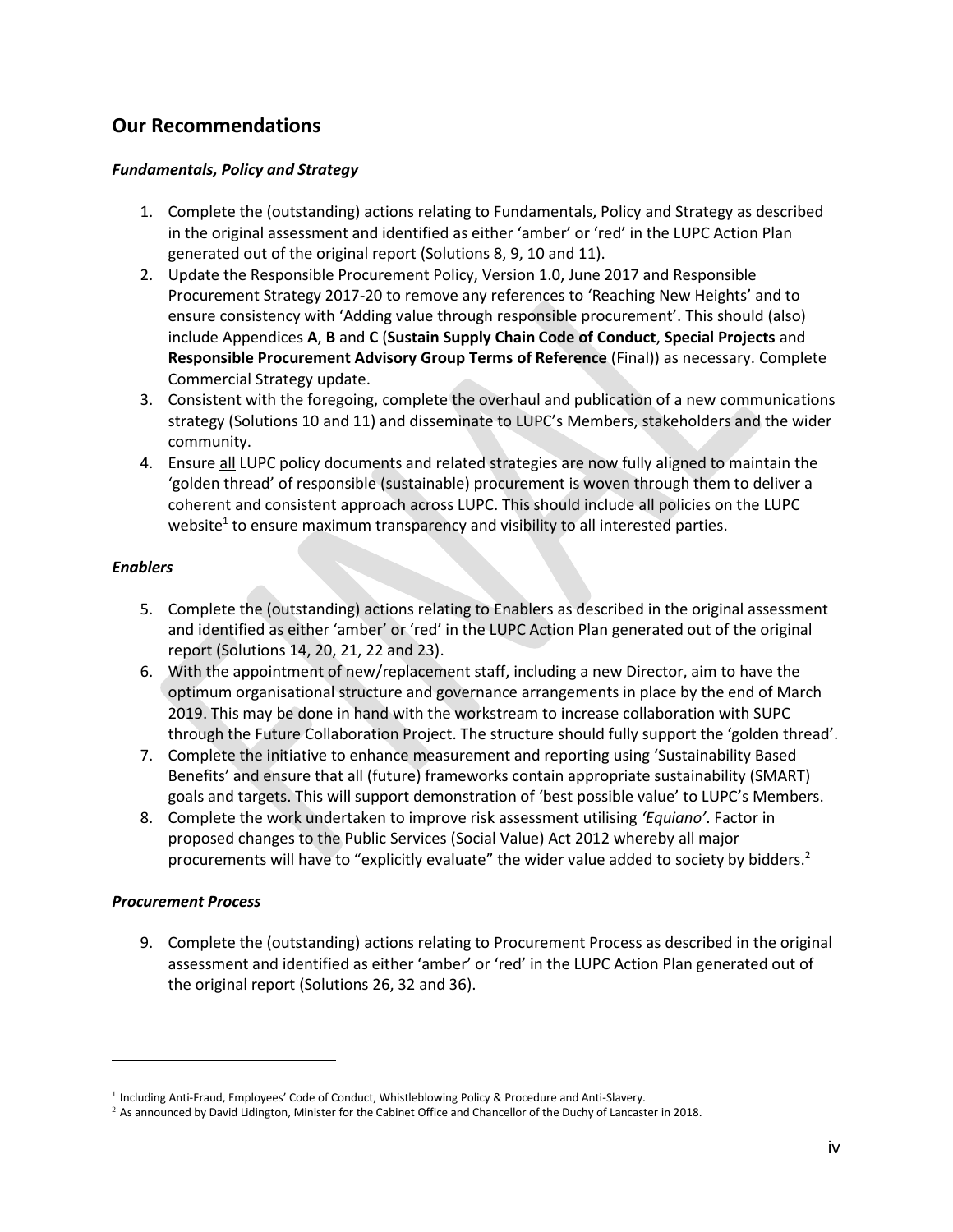10. Consistent with the above, publish the revised Sourcing Procedures and related Contract Management Procedures and embed in the LUPC's future body of corporate policies and procedures.

# <span id="page-5-0"></span>**Glossary**

| <b>BMS</b>   | <b>Business Management System</b>                     |
|--------------|-------------------------------------------------------|
| <b>GHG</b>   | Greenhouse Gas (emissions)                            |
| HE.          | <b>Higher Education</b>                               |
| <b>HSEQS</b> | Health, Safety, Environment, Quality & Sustainability |
| JD           | Job Description                                       |
| JV           | Joint Venture                                         |
| KPI          | Key Performance Indicator(s)                          |
| <b>LCC</b>   | Life Cycle Costing                                    |
| <b>PDR</b>   | Personal Development Review                           |
| <b>PMP</b>   | Project Management Plan                               |
| <b>RP</b>    | <b>Responsible Procurement</b>                        |
| SBU          | <b>Strategic Business Unit</b>                        |
| <b>SC</b>    | Supply Chain                                          |
| <b>SP</b>    | Sustainable Procurement                               |
| <b>SRM</b>   | <b>Supplier Relationship Management</b>               |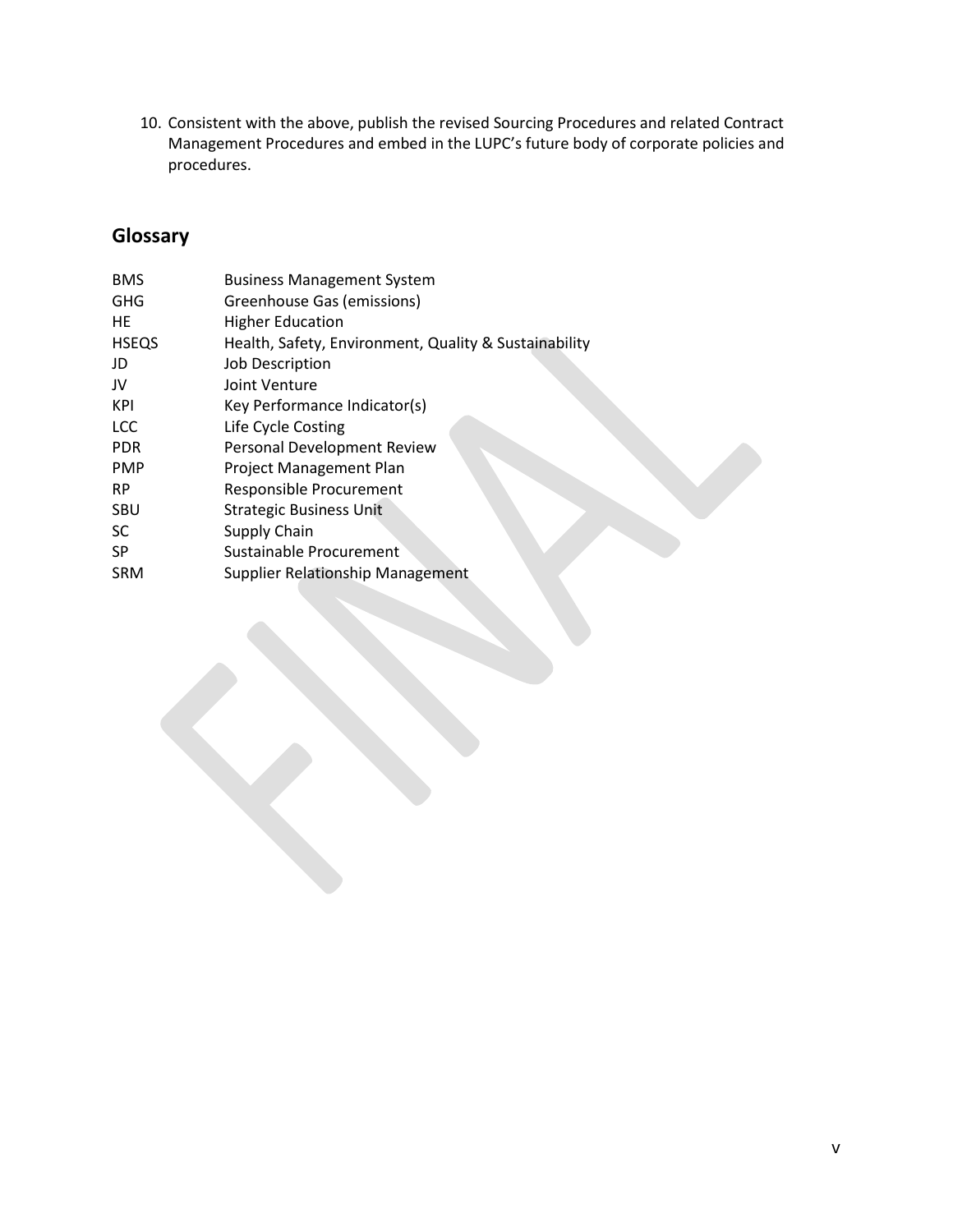# <span id="page-6-0"></span>**1. Introduction**

ISO 20400:2017 is the international standard for sustainable procurement. It sets out a framework and sound approach to the procurement of goods and services that contribute to sustainable development considering relevant impacts to the environment, society, ethics & economics.

It incorporates ISO 26000:2010, 'Social Responsibility' and its seven 'core' subjects (and 37 sustainability issues) of organisational governance, human rights, labour practices, the environment, fair operating practices, consumer issues and community involvement and development.

The standard builds on British Standard BS 8903:2010, 'Principles and framework for procuring sustainability – Guide' and takes a consistent approach to describing the necessary policies, functions, competencies and processes that an organisation needs to have in place to implement sustainable procurement successfully.

[Figure](#page-6-1) 1 depicts the framework and its four main elements:

- **Fundamentals**: the scope and principles of sustainable procurement and why organisations should undertake sustainable procurement;
- **Policy & Strategy**: how sustainability should be integrated at a strategic level within procurement to ensure intention, direction and priorities are documented and understood by all relevant stakeholders;
- **Organising the Procurement Function (Enablers)**: the organisational conditions and management techniques needed to successfully implement sustainable procurement;
- **Procurement Process**: how sustainability considerations should be integrated into existing procurement practices.

<span id="page-6-1"></span>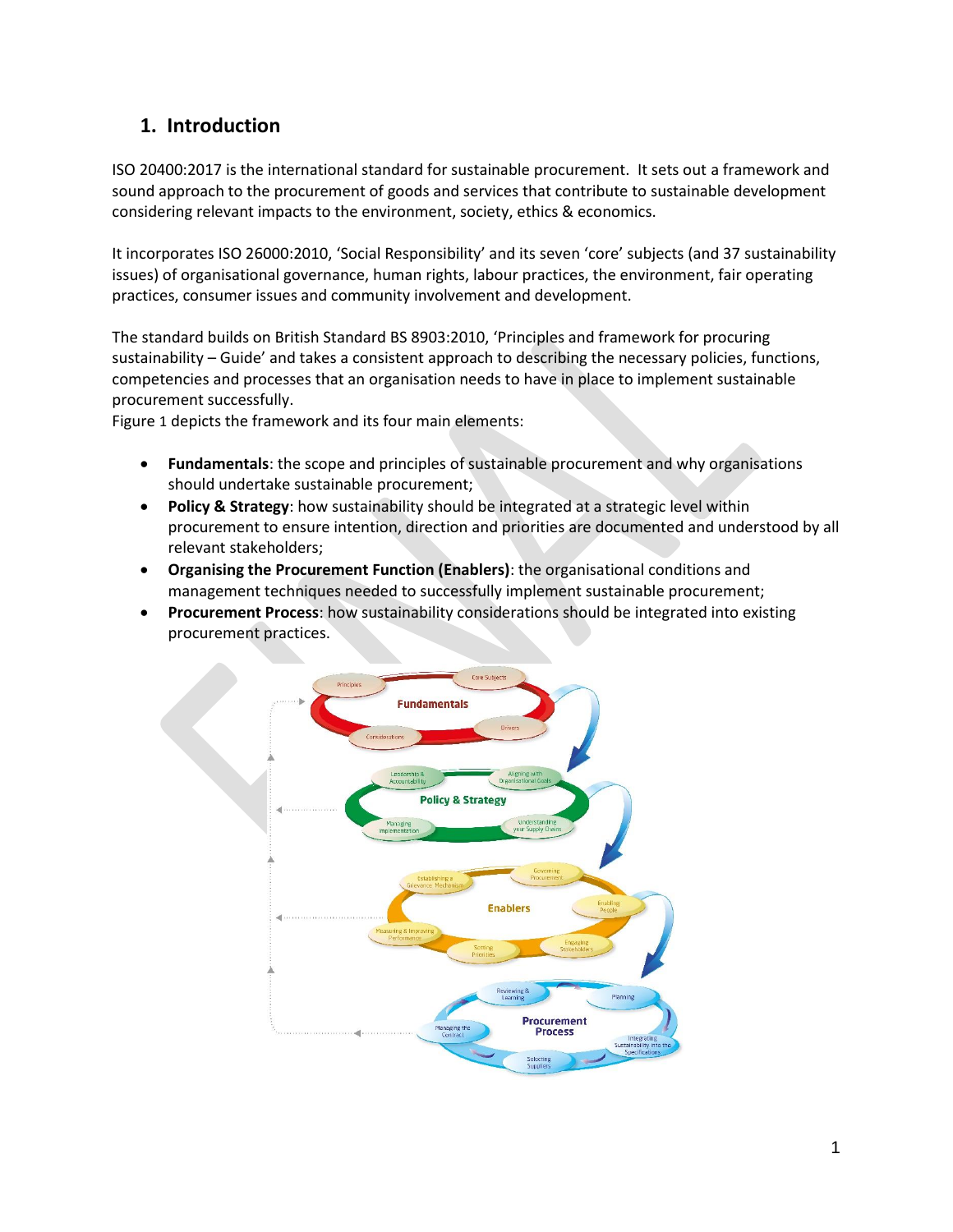Figure 1. The Framework of BS IO 20400: 2017. © Action Sustainability, 2017

This report summarises the findings and recommendations of a re-evaluation undertaken by Action Sustainability on LUPC's procurement against the principles of sustainable procurement contained within the standard following the original Action Sustainability assessment and report<sup>3</sup>.

# <span id="page-7-0"></span>**2. Evaluation Approach**

Action Sustainability undertook a two-stage process of investigating LUPC's procurement approach during November and December 2018. This was as proposed in Action Sustainability's quotation first submitted in June 2017 and subsequently confirmed in a follow-up letter dated 29<sup>th</sup> November 2017.

Following an initial 'Kick-Off' meeting<sup>4</sup>, the first stage was to assess LUPC documentation, updated and/or revised since the original assessment as necessary, such as policies, strategies, sourcing procedures, meeting minutes, extracts from Personal Development Plans, Terms of Reference, reports and the like. A list of these is provided in Annex 1 and consisted of those submitted on the 26<sup>th</sup> November 2018 together with other materials and evidence subsequently provided by LUPC.<sup>5</sup>

By way of the second stage, we then spent a day at Shropshire House delving further into the actions carried out by LUPC as a result of the original assessment and evaluation, strategy development and changes that have taken place over the last fifteen months or so. We also looked at 'real' examples<sup>6</sup> of procurements demonstrating the consideration and inclusion of sustainability issues in practical terms.

Doing so gave us a wider scope for our re-assessment and added additional depth and context to be useful in the drafting of this report and the findings and observations contained herein.

The staff interviewed were:

 $\overline{\phantom{a}}$ 

- Darran Whatley MCIPS Senior Contracts Manager
- Don Bowman MCIPS Director

This assessment was carried out using our own analysis tool, developed in-house by colleagues who were directly involved in the development of the Standard itself. This was used to both evaluate the documents we received and to provide a set of questions (with corresponding practice benchmarks) to inform our assessment based on LUPC's responses. It also provided continuity with the original review.

This tool is based on the framework of the standard and is broken out into its main sections, as depicted above, allowing us to assess performance against discrete sections of the standard.

As we evaluated the documentation and interviewed the LUPC Director and Senior Contracts Manager, we compiled our findings in the tool and gave each section a score out of 5 for performance, or maturity, for that given part. This is consistent with the original assessment and therefore provides a

<sup>&</sup>lt;sup>3</sup> See Action Sustainability LUPC ISO 20400 Report August 2017 Final.

<sup>&</sup>lt;sup>4</sup> The Kick-Off meeting took place at Shropshire House on Friday, 1st November 2018.

 $^5$  See attachments to email(s) dated 26<sup>th</sup> October 2018; 26<sup>th</sup> November 2018; 11<sup>th</sup>, 18<sup>th</sup> and 19<sup>th</sup> December 2018.

<sup>6</sup> Ceremonial Gowns & Photography Services, Catering Outsourced Services and Debt Recovery.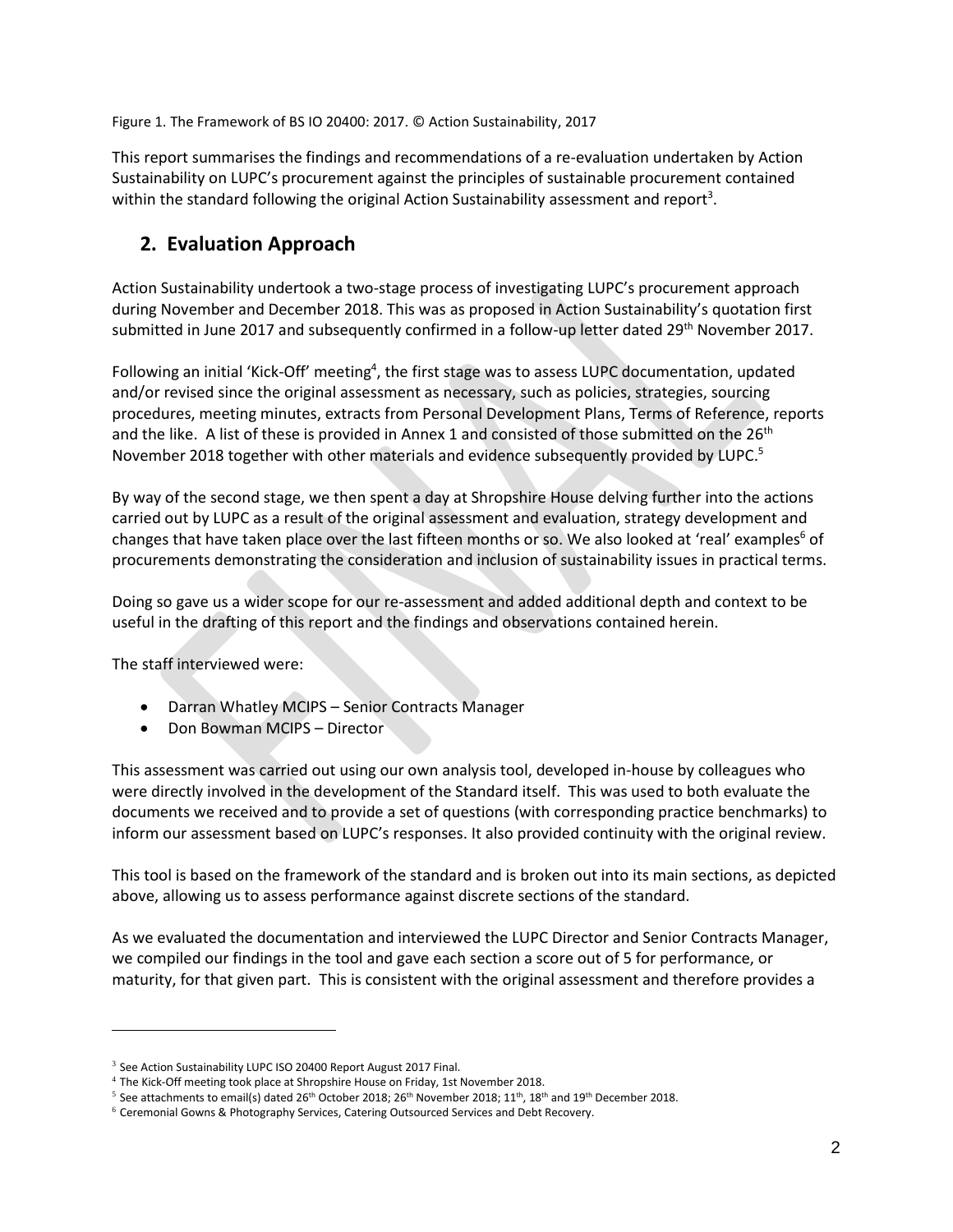good means of comparison. As this is a summary report, only the summaries of the scores extracted from the tool are included herein. The original assessment scores are given in Annex 2 hereto.

## <span id="page-8-0"></span>**3. Findings & Recommendations**

## <span id="page-8-1"></span>**3.1. Fundamentals and Policy & Strategy**

This section considers the Fundamental principles for sustainable procurement as well as how they are implemented through the organisation's Policies and Strategies. The survey results are shown below:

| <b>ISO20400 Evaluation sub-sections</b> |                                   |               |                        |                                         |
|-----------------------------------------|-----------------------------------|---------------|------------------------|-----------------------------------------|
| A.                                      | <b>Policy and strategy</b>        | <b>WEIGHT</b> | <b>SELF ASSESSMENT</b> | <b>THIRD PARTY</b><br><b>ASSESSMENT</b> |
|                                         | A1 total Commitment and alignment | 50%           | 5.00                   | 4.30                                    |
| A2 total                                | <b>Managing implementation</b>    | 50%           | 4.60                   | 4.45                                    |



## **Key Findings**

London Universities Purchasing Consortium is a '*non-profit, collaborative procurement organisation*  owned by its Members, for its Members'.<sup>7</sup> Its 'sole aim' is to, 'secure for its Members the very best *possible value from the acquisition of goods and services, without causing harm to others'.<sup>8</sup>*

Members of LUPC generally comprise higher educational institutions such as Universities<sup>9</sup> and other public sector organisations plus a wide range of Colleges of Further Education. At the time of the original Action Sustainability assessment, LUPC set out how they would achieve their aims and objectives through their corporate strategy. This was called 'Reaching New Heights, Our Strategy to 2018'.

This strategy has now been succeeded and replaced with a new one, formally approved in September 2018, covering the period 2018-2021 called, **'Adding value through responsible procurement'.**

This strategy is based around five key objectives, namely:

<sup>7</sup> LUPC Responsible Procurement Policy, Version 1.0, dated June 2017. [**Note:** To be updated in line with corporate strategy.]

<sup>8</sup> Ibid

<sup>9</sup> Go to[: https://www.lupc.ac.uk/member-list](https://www.lupc.ac.uk/member-list)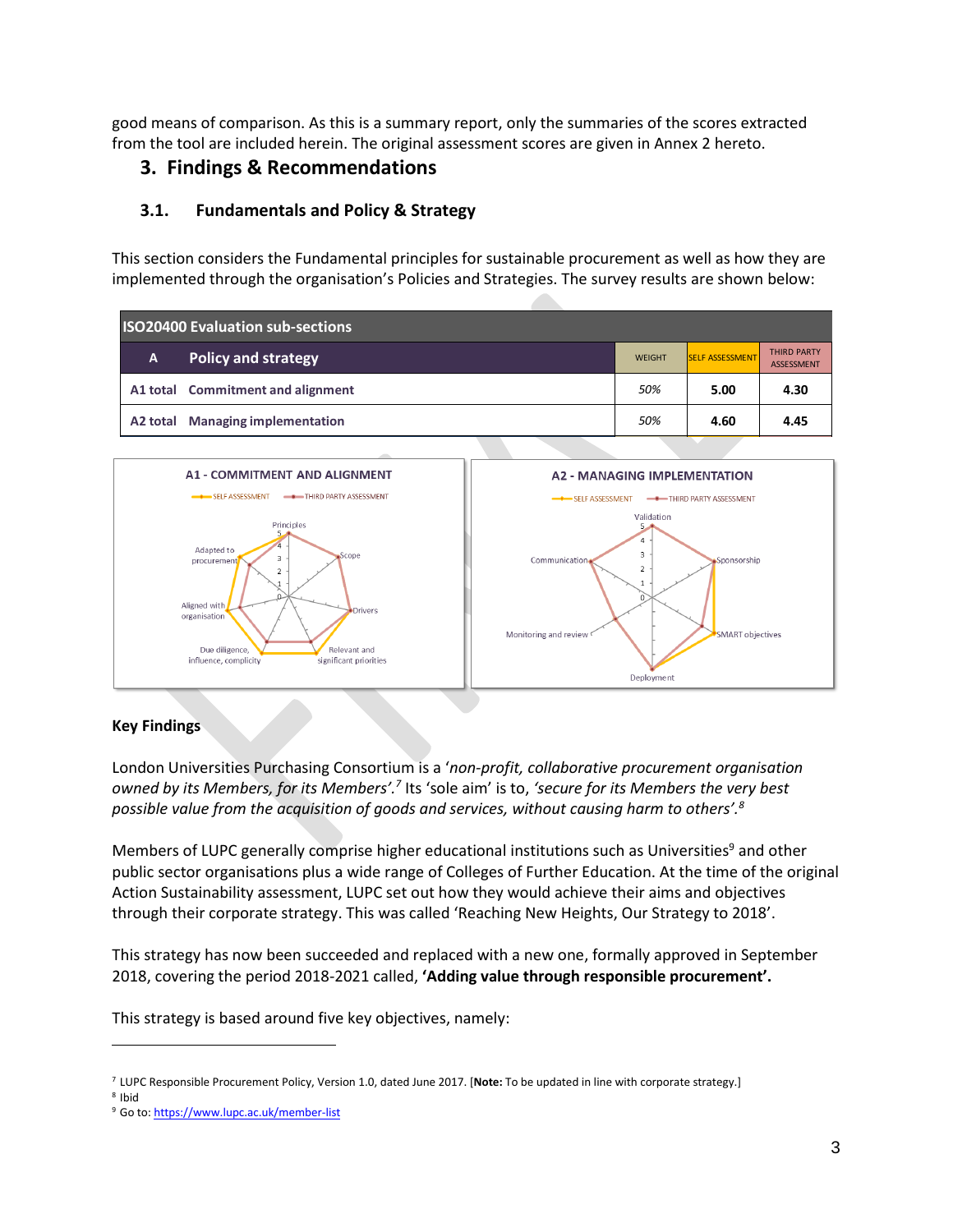- **A. Help Members obtain better value from their membership by supporting their procurement activity;**
- **B. Enhancing LUPC's position as a leader in Responsible Procurement**
- **C. Supporting student employability and apprenticeship delivery**
- **D. Improving our Member engagement activities**
- **E. Work more closely with other UK HE consortia to achieve a more efficient use of People, Resources and Processes across the sector**

As with the previous strategy, **'Adding value through responsible procurement'** clearly sets out LUPC's commitment to '*responsible'* procurement which is at the heart of the organisation, its culture and approach to undertaking procurement. The foregoing five objectives have eight targets (KPIs) against which to be measured, two of which relate to objective 'B' and cover **improving the LUPC supplier due diligence system** and **improving (sustainable) procurement performance**.

Sitting beneath the corporate strategy are two further documents relevant to the delivery of LUPC's corporate objectives, namely the organisation's **'Responsible Procurement Policy'** and **'Responsible Procurement Strategy 2017-20'**. There is good coverage of the **core issues of sustainability**<sup>10</sup> across the three foregoing documents when it comes to governance, human rights (in particular), labour practices (in particular), the environment, fair operating practices and community involvement and development. However, the procurement policy and strategy both require updating in line with the corporate strategy.

There is evidence of **stakeholder engagement** in formulating the organisational strategy and the responsible procurement policy and strategy. Engagement also includes the involvement and engagement of students as well as LUPC's Members and their professional and technical staff. There is very good engagement with the wider higher educational sector and related professional organisations and bodies where collaboration is the essence of such engagement.

Consistent with the original report, there is also good evidence of continuing collaboration and engagement with independent, third party, organisations who monitor and maintain best practice in sustainability issues such as working conditions, labour rights and the like, e.g., **electronics watch**<sup>11</sup>.

The LUPC Responsible Procurement Policy, whilst not yet updated in line with the new corporate strategy as described above, sets out sound reasons for 'being sustainable', i.e. the **drivers for doing sustainable procuremen**t are clear and underpin the responsible procurement policy and strategy.

LUPC's drivers include securing the *'very best possible value***'** for its Members', meeting the requirements of the **UNGP**<sup>12</sup> on business and human rights, embedding RP practice in its processes, engaging in a planned programme of responsible procurement activities, inspiring others in the sector and ensuring that stakeholders can all benefit from the *'impact of this policy'*.

The LUPC 'Responsible Procurement Strategy 2017 – 20' states that the organisation will, '*Take a riskbased approach to Responsible Procurement in order to make the maximum impact on the supply chain*

<sup>&</sup>lt;sup>10</sup> Organisational governance, human rights, labour practices, the environment, fair operating practices, consumer issues, and community involvement and development.

<sup>11</sup> Go to[: http://electronicswatch.org/en/](http://electronicswatch.org/en/)

<sup>&</sup>lt;sup>12</sup> United Nations Guiding Principles (on Business and Human Rights)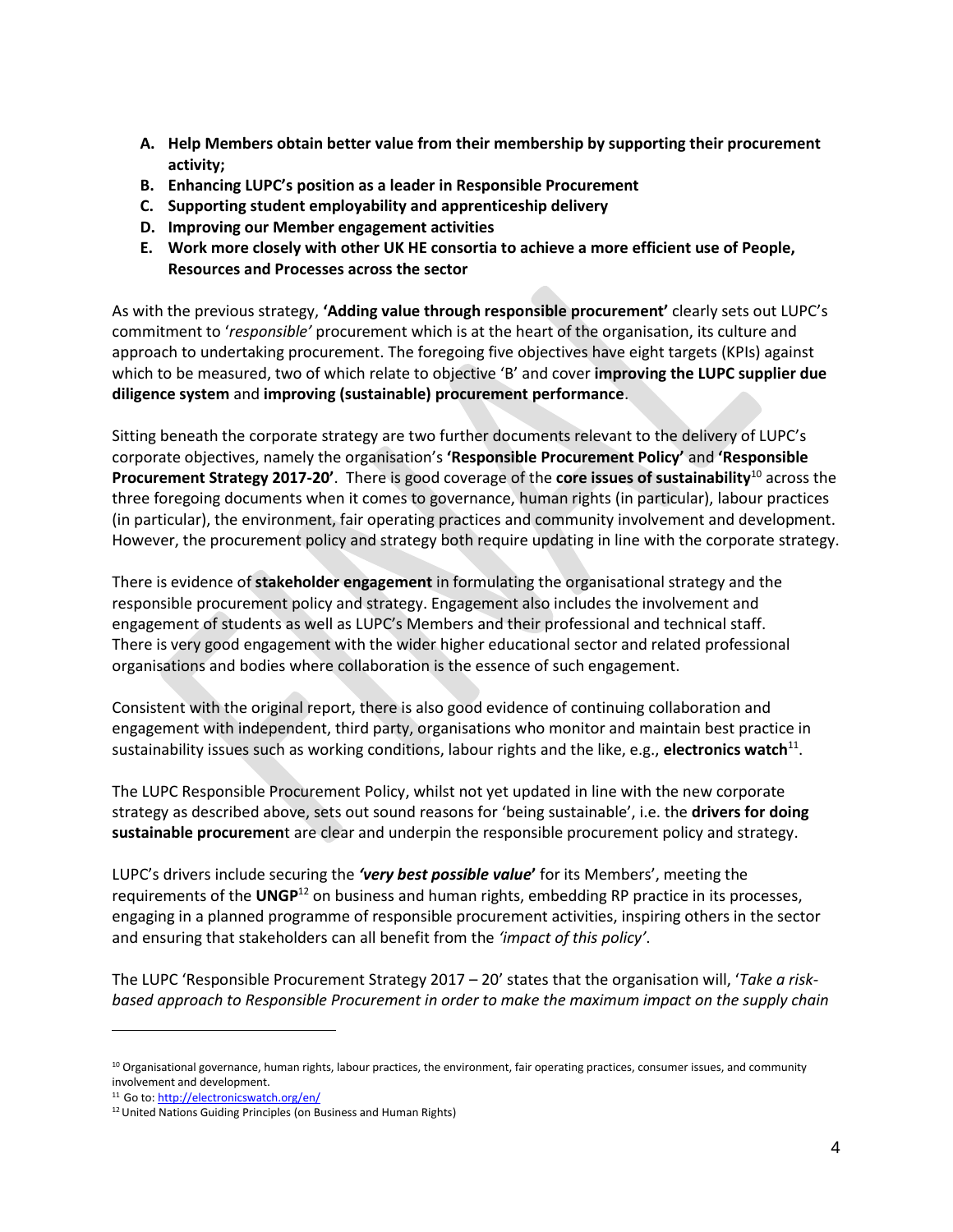*with available resources*.'<sup>13</sup> **Key risks and opportunities** are therefore potentially identified although more is being done with new tools.

A good example is the development and piloting of '**Equiano'**, the supplier engagement tool, to assess potential human rights risks in the supply chain, as described in '**Linked'**, the magazine for LUPC Members and Suppliers in the article, '**Piloting Equiano**'.<sup>14</sup>

Greater prominence is being given to '**due diligence'** and the new corporate strategy whereby LUPC are aiming to, *'increase participation from our suppliers and those across the wider HE sector in the organisation's supplier due diligence activities*'. This is consistent with the development of **'Equiano'** and, for example, the LUPC factory audit of nitrile gloves in Malaysia, undertaken in October 2018. This is both a timely and proficient example of practical 'Due Diligence' to assess potential risks relating to working conditions given the types of issues that can arise with distant overseas suppliers.<sup>15</sup>

LUPC's commitment to embed, '*Responsible Procurement practice into every step of its procurement process'* and secure supplier's compliance with the '**Sustain Supply Chain Code of Conduct'**<sup>16</sup> covering social, ethical and environmental compliance is significant in avoiding complicity. Adherence to both the Public Contracts Regulations 2015 and The Public Services (Social Value) Act 2012 also support the avoidance of any form of complicity. Complicity would be entirely counter to LUPC's culture and values.

LUPC has identified and documented clear alignment between its **procurement policy and strategy and its organisational goals.** In its Responsible Procurement Policy, it reiterates the *'golden thread'* that exists and draws the foregoing together<sup>17</sup>. It is clear how procurement contributes to organisational objectives and there is strong sponsorship and endorsement by senior management.

Objectives have been agreed and validated with relevant LUPC stakeholders with a range of 'Special Projects<sup>'18</sup> designed to further enhance and raise the bar in respect of delivering responsible procurement within LUPC.

In terms of 'SMART' goals (see ISO 20400:2017, 'Managing Implementation', Section 5.5) the foregoing 'Special Projects' have 'Critical Success Factors' and completion dates, updated accordingly. There is, however, continuing opportunity to develop and strengthen targets to make them **'SMARTer'**.

#### **Based on our Findings, these are our Recommendations:**

1. Complete the actions relating to Fundamentals, Policy and Strategy as described in the original assessment and identified as either 'amber' or 'red' in the LUPC Action Plan generated out of the original report (Solutions 8, 9, 10 and 11).

<sup>&</sup>lt;sup>13</sup> See LUPC Responsible Procurement Strategy 2017 -20, June 2017, Paragraph 2. C.

<sup>&</sup>lt;sup>14</sup> See 'Linked', Autumn, 'Piloting Equiano: our human rights risk assessment tool', Pp 12 - 13.

<sup>&</sup>lt;sup>15</sup> For a comparison, go to[: https://www.cips.org/en-GB/supply-management/news/2018/december/nhs-gloves-investigated-after-slavery-claims-](https://www.cips.org/en-GB/supply-management/news/2018/december/nhs-gloves-investigated-after-slavery-claims-/?utm_source=Adestra&utm_medium=email&utm_term=&utm_content=NHS%20gloves%20investigated%20over%20slavery%20claims&utm_campaign=SM%20Daily%2021.12.18) [/?utm\\_source=Adestra&utm\\_medium=email&utm\\_term=&utm\\_content=NHS%20gloves%20investigated%20over%20slavery%20claims&utm\\_](https://www.cips.org/en-GB/supply-management/news/2018/december/nhs-gloves-investigated-after-slavery-claims-/?utm_source=Adestra&utm_medium=email&utm_term=&utm_content=NHS%20gloves%20investigated%20over%20slavery%20claims&utm_campaign=SM%20Daily%2021.12.18) [campaign=SM%20Daily%2021.12.18](https://www.cips.org/en-GB/supply-management/news/2018/december/nhs-gloves-investigated-after-slavery-claims-/?utm_source=Adestra&utm_medium=email&utm_term=&utm_content=NHS%20gloves%20investigated%20over%20slavery%20claims&utm_campaign=SM%20Daily%2021.12.18)

<sup>16</sup> Go to[: http://www.apuc-scot.ac.uk/docs/SC%20Code%20of%20Conduct%20v1.2%20ITT.pdf](http://www.apuc-scot.ac.uk/docs/SC%20Code%20of%20Conduct%20v1.2%20ITT.pdf) . See also 'Grievance Mechanism'.

<sup>17</sup> See LUPC Responsible Procurement Policy, Paragraph 4.f. [**Note**: The Responsible Procurement Policy requires updating for consistency.] <sup>18</sup> See LUPC Responsible Procurement Strategy 2017-20, June 2017, Paragraph 3, 'Special Projects'.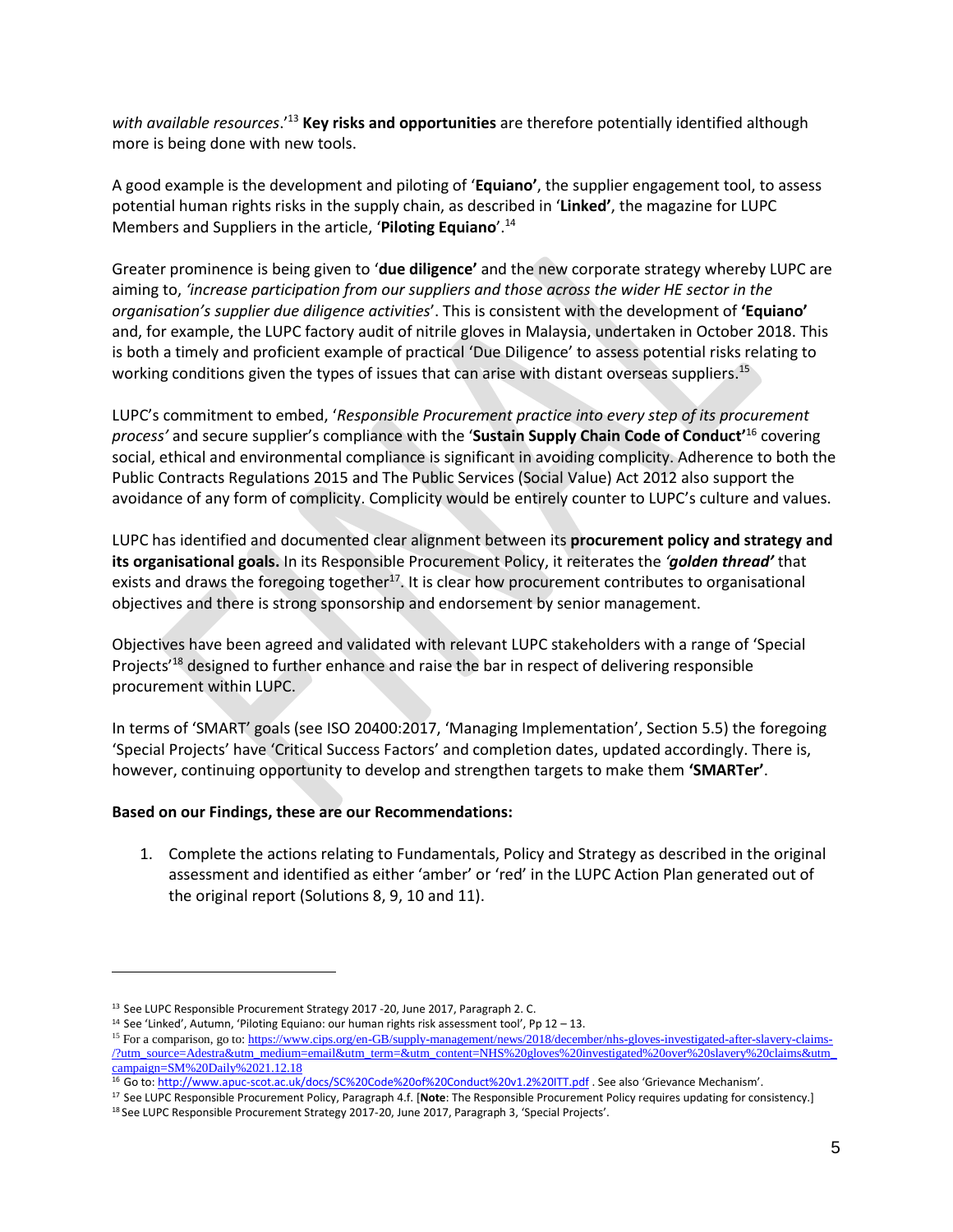- 2. Update the Responsible Procurement Policy, Version 1.0, June 2017 and Responsible Procurement Strategy 2017-20 to remove any references to 'Reaching New Heights' and to ensure consistency with 'Adding value through responsible procurement'. This should also include Appendices **A**, **B** and **C** (**Sustain Supply Chain Code of Conduct**, **Special Projects** and **Responsible Procurement Advisory Group Terms of Reference** (Final)) as necessary. Complete Commercial Strategy update.
- 3. Consistent with the foregoing, complete the overhaul and publication of a new communications strategy (Solutions 10 and 11) and disseminate to LUPC's Members, stakeholders and the wider community.
- 4. Ensure all LUPC policy documents and related strategies are now fully aligned to maintain the 'golden thread' of responsible (sustainable) procurement is woven through them to deliver a coherent and consistent approach across LUPC. This should include all policies on the LUPC website<sup>19</sup> to ensure maximum transparency and visibility to all interested parties.

<sup>&</sup>lt;sup>19</sup> Including Anti-Fraud, Employees' Code of Conduct, Whistleblowing Policy & Procedure and Anti-Slavery.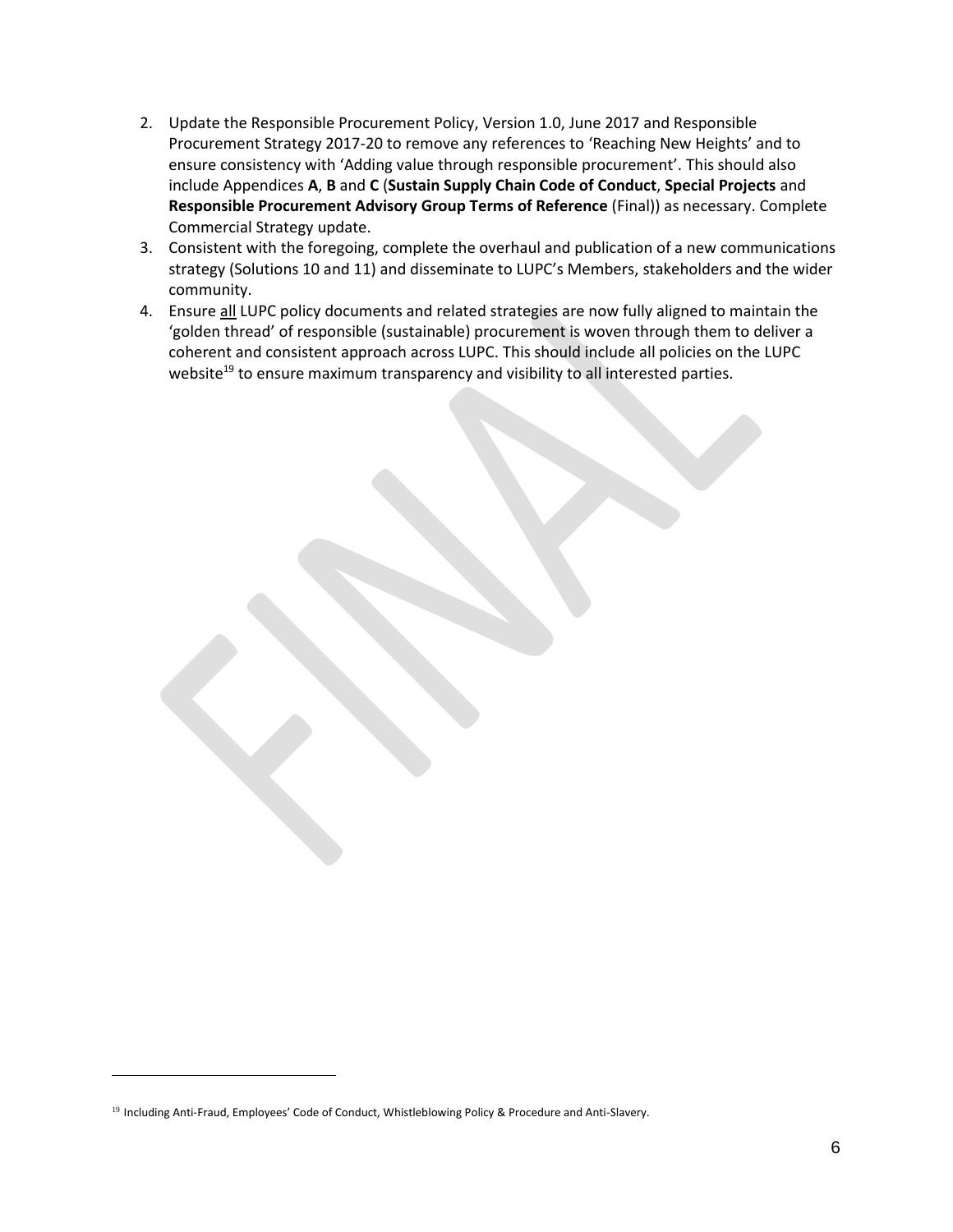## <span id="page-12-0"></span>**3.2. Enablers**

This section of the Standard describes the organizational conditions and management techniques needed to successfully implement and continually improve sustainable procurement. The survey results are summarized below:

| <b>ISO20400 Evaluation sub-sections</b> |                                     |               |                        |                                         |
|-----------------------------------------|-------------------------------------|---------------|------------------------|-----------------------------------------|
| B                                       | Organising the procurement function | <b>WEIGHT</b> | <b>SELF ASSESSMENT</b> | <b>THIRD PARTY</b><br><b>ASSESSMENT</b> |
| <b>B1</b> total                         | <b>Governing procurement</b>        | 15%           | 5.00                   | 4.75                                    |
| <b>B2 total</b>                         | <b>Enabling people</b>              | 20%           | 4.70                   | 4.65                                    |
| <b>B3 total</b>                         | Stakeholder engagement              | 20%           | 5.00                   | 5.00                                    |
| B4 total                                | <b>Setting priorities</b>           | 15%           | 5.00                   | 3.80                                    |
| <b>B5 total</b>                         | Measuring and improving performance | 20%           | 3.00                   | 3.00                                    |
| <b>B6</b> total                         | Grievance mechanism                 | 10%           | 3.00                   | 3.00                                    |



### **Key Findings:**

This section of the standard relates to **'Organising the procurement function towards sustainability'** or **'Enablers'**. By definition, the provision of systematic processes and procedures which facilitate and support the delivery of sustainable procurement – or responsible procurement using LUPC language.

The six (6) areas that the standard includes cover **governance; enabling people through training, skills** and **development**; **identifying** and **engaging stakeholders**; **setting procurement priorities**; **measuring** and **improving performance** and **establishing a grievance mechanism**.

**Governance** is an essential part of the structure and approach of LUPC and its ways of working. Section 5 of the LUPC Responsible Procurement Policy describes Governance within the organisation, the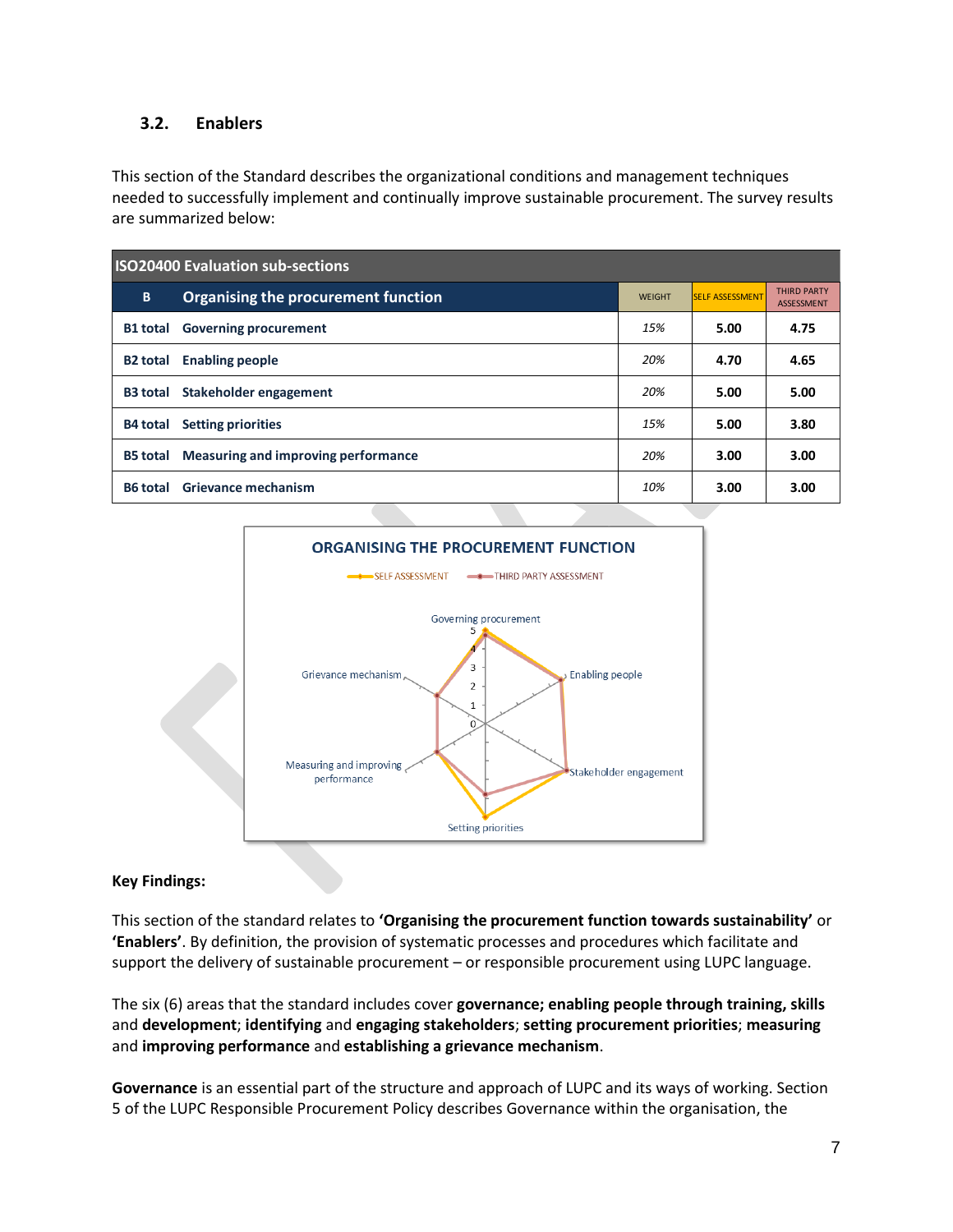**Responsible Procurement Advisory Group**<sup>20</sup> , **Executive Committee** and company **Board of Directors**. An important aspect is the involvement of Members and their active interest in and engagement with LUPC in ensuring good governance and the development of initiatives promoting sustainable (responsible) procurement in LUPC and across the higher education sector through national measures and dialogue.<sup>21</sup> The compactness of LUPC also lends itself to ensuring good governance across its activities and work.

**Enabling People** is a 'key' aspect of LUPC's approach and integral to its operations and success. This occurs through the right culture supportive of sustainable procurement, the development of staff and the measurement of their performance, learning through collaboration to develop best practice and the provision of tools and systems to achieve specified objectives and targets. LUPC scores well in these areas, not least in terms of the right organisational culture and collaboration with other organisations. In the latter case, this may be through **HEPA**<sup>22</sup> , **APUC**<sup>23</sup> , **CIPS** and the **University of Greenwich** and **LGA**. There are good tools and guidelines to enable the actual implementation of sustainable procurement.

**Stakeholder Engagement** is good and links in with **'Enabling People'** above, particularly in the area of collaboration and working with others in the sector. This is especially evident when it comes to modern slavery and human rights where LUPC engages with third party organisations like **ETI** and **Electronics Watch**. Good engagement, not least with an organisation's supply chain, is an ideal way to identify potential risks (and opportunities) and thus a means of addressing them. Working with Members and their suppliers to pilot and test '**Equiano'**, LUPC's human rights risk assessment tool is a good case study.

**Setting Priorities** is an important area of focus for LUPC, not least being a small organisation but with a pivotal procurement role in the HE sector and the procurement of goods and services for its Members. This part of the standard hones-in on risk identification and management. There is an inherent, almost overarching, priority that permeates LUPC in recognizing and addressing potential modern slavery which also ties-in with the application of **Due Diligence** referred to above. This is reflected in the new corporate strategy. However, that is not to say that other potential risks do not exist which should be given adequate consideration<sup>24</sup> and that maintaining an updated spend profile is important.

**Measuring and Improving Performance** is arguably still a developing area within LUPC. The use of key performance indicators is incorporated in appropriate cases and individual procurements and so too, in the broader organisational development via the organisation's **'Special Projects'** and reference in the new corporate strategy to ensure, '*that Responsible Procurement KPIs are utilised in the contract management of all our agreements'.* Initiatives like the development of **'sustainability-based benefits'** in framework agreements and contracts will bolster this area. Peer benchmarking can be undertaken and this (re)assessment of LUPC's procurement function can be argued to be a benchmarking exercise.

**Establishing a Grievance Mechanism** is not yet an established fact in LUPC and (still) open to development and implementation. However, engagement with **Electronics Watch** does afford a potential alternative to at least identify and address malpractice in the (international) electronics industry through their independent monitoring of workers' rights on behalf of public procurers. LUPC does have its own 'Whistleblowing' Policy and Procedure for employees.

 $\overline{a}$ 

 $^{20}$  The Responsible Procurement Advisory Group Terms of Reference (Final) forms Appendix C to the Responsible Procurement Policy.

<sup>&</sup>lt;sup>21</sup> Go to[: https://www.lupc.ac.uk/governance](https://www.lupc.ac.uk/governance)

<sup>&</sup>lt;sup>22</sup> The Higher Education Procurement Association. Go to[: https://www.hepa.ac.uk/](https://www.hepa.ac.uk/)

<sup>&</sup>lt;sup>23</sup> Advanced Procurement for Universities and Colleges. Go to[: http://apuc-scot.ac.uk/](http://apuc-scot.ac.uk/)

<sup>&</sup>lt;sup>24</sup> Risk assessment may be carried out using 'SPRAT', 'Sustainable Procurement Risk Assessment Tool'.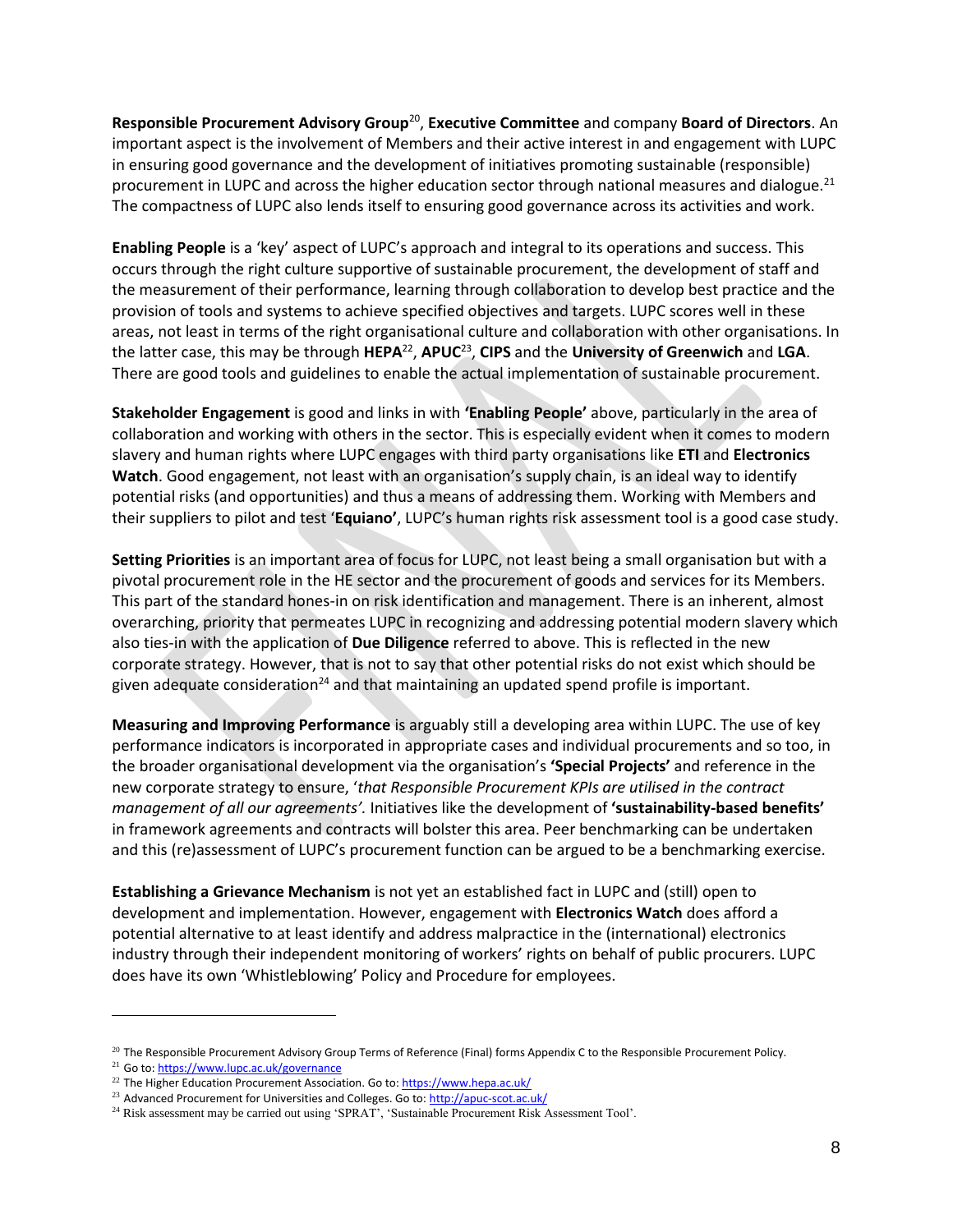Potential revisions to the **Sustain Supply Chain Code of Conduct** (see also Recommendation 2) could help by setting out a requirement that suppliers shall ensure their employees have access to an appropriate grievance mechanism and cascade that same requirement through their own supply chain(s). This could be explored further with APUC.

#### **Based on our Findings, these are our Recommendations:**

- 5. Complete the (outstanding) actions relating to Enablers as described in the original assessment and identified as either 'amber' or 'red' in the LUPC Action Plan generated out of the original report (Solutions 14, 20, 21, 22 and 23).
- 6. With the appointment of new/replacement staff, including a new Director, aim to have the optimum organisational structure and governance arrangements in place by the end of March 2019. This may be done in hand with the workstream to increase collaboration with SUPC through the Future Collaboration Project. The structure should fully support the 'golden thread'.
- 7. Complete the initiative to enhance measurement and reporting using 'Sustainability Based Benefits' and ensure that all (future) frameworks contain appropriate sustainability (SMART) goals and targets. This will support demonstration of 'best possible value' to LUPC's Members.
- 8. Complete the work undertaken to improve risk assessment utilising 'Equiano'. Factor in proposed changes to the Public Services (Social Value) Act 2012 whereby all major procurements will have to "explicitly evaluate" the wider value added to society by bidders.<sup>25</sup>

 $25$  As announced by David Lidington, Minister for the Cabinet Office and Chancellor of the Duchy of Lancaster in 2018.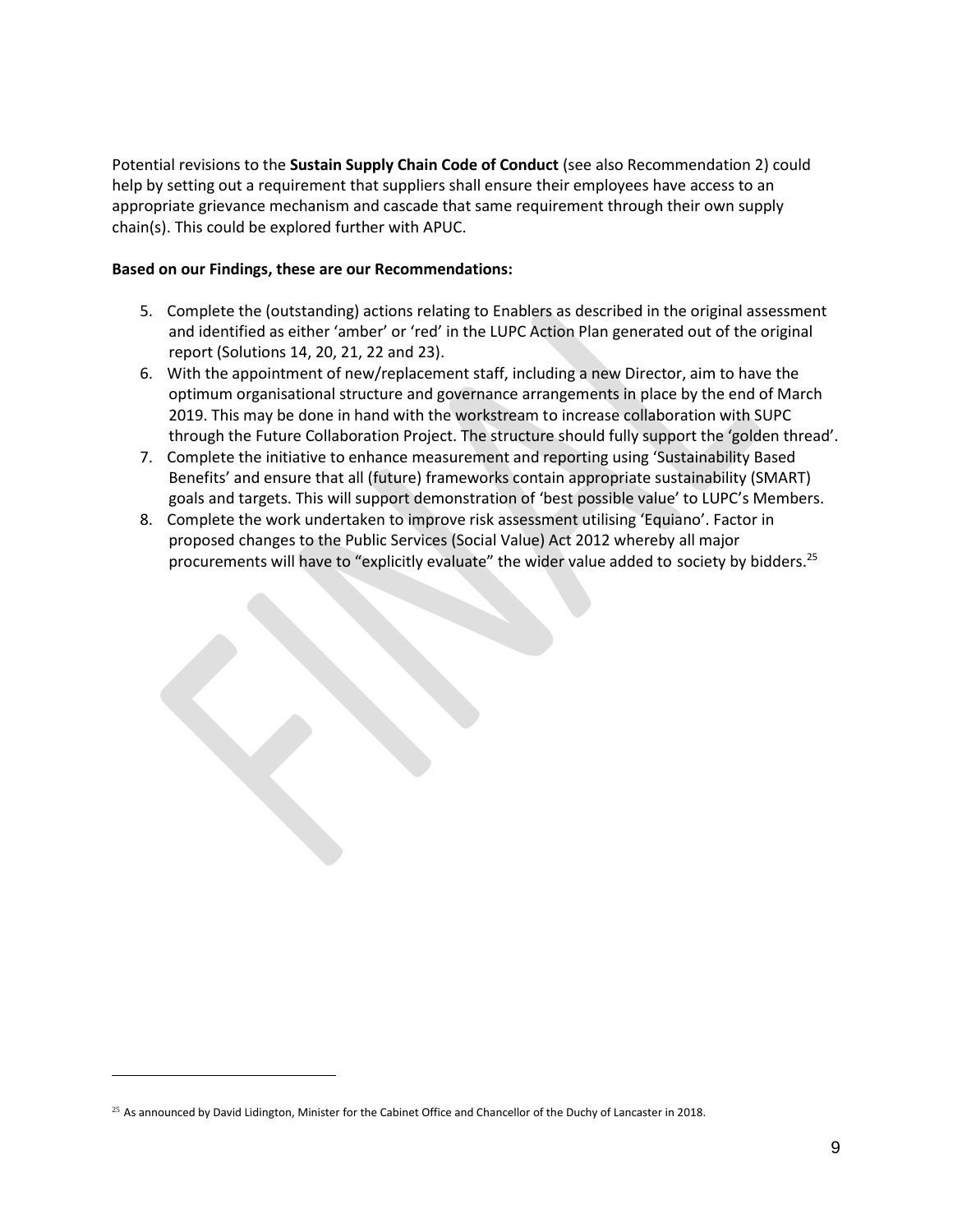#### <span id="page-15-0"></span>**3.3 Procurement Process**

This section of the standard describes how sustainability considerations should be integrated into existing procurement processes and documentation. The survey results are summarized below:

| <b>ISO20400 Evaluation sub-sections</b> |                                                      |               |                        |                                         |
|-----------------------------------------|------------------------------------------------------|---------------|------------------------|-----------------------------------------|
| C.                                      | <b>Procurement process</b>                           | <b>WEIGHT</b> | <b>SELF ASSESSMENT</b> | <b>THIRD PARTY</b><br><b>ASSESSMENT</b> |
|                                         | <b>C1 total Planning</b>                             | 40%           | 4.80                   | 4.70                                    |
|                                         | C <sub>2</sub> total Procurement criteria definition | 20%           | 5.00                   | 4.75                                    |
| C3 total                                | <b>Supplier selection</b>                            | 15%           | 4.40                   | 4.10                                    |
|                                         | C4 total Contract management                         | 20%           | 4.50                   | 4.05                                    |
| C5 total                                | <b>Contract review and lessons learnt</b>            | 5%            | 2.60                   | 2.80                                    |



#### **Key Findings**

The standard has identified five (5) steps of **planning**, **integrating sustainability requirements into the specifications**, **selecting suppliers**, **contract management** and **reviewing** & **learning from the contract**.

The foregoing are comprehensively covered in the (draft) **LUPC Sourcing Procedures** under the sectional headings of Research Stage, Tendering Stage, Evaluation Stage, Award and Implementation Stage, Launch of the Agreement (Stages 4, 5, 6, 7 and 8 respectively). Contract management is described in detail in a separate (draft) document, **'Supplier and Contractor Management Procedures'**. In its Introduction, the sourcing procedures refer to undertaking procurement in line with ISO 20400:2017.

P**lanning**, the first step, includes the elements of assessing sustainability risks (including opportunities), analysing the costs (using whole life costing principles), analysing organisational needs (to optimise demand) and analysing the market to be able to integrate sustainability into the sourcing strategy.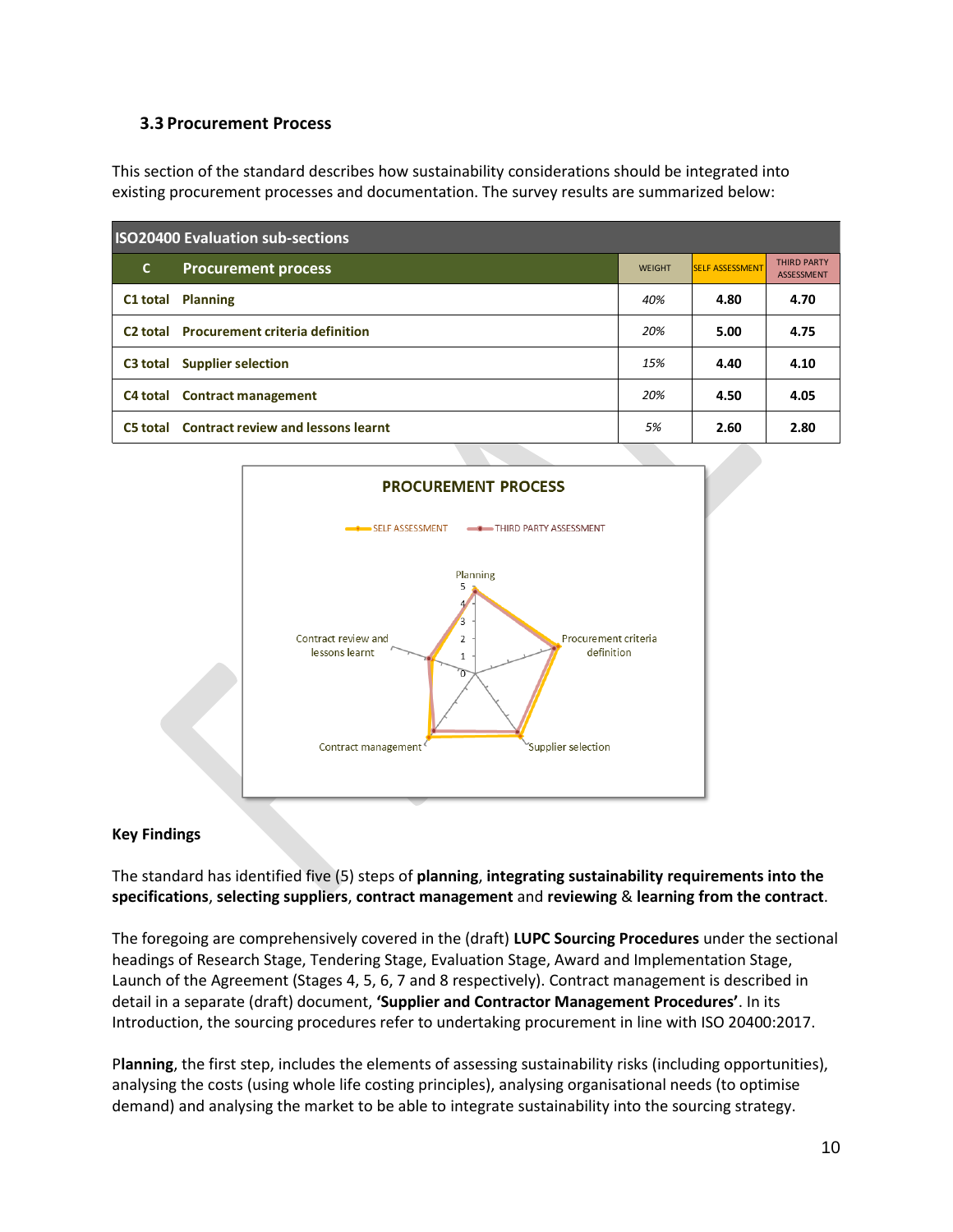LUPC undertake a thorough approach to planning and incorporate the foregoing steps in individual **Commodity Strategies** as has been demonstrated in the evidence submitted.<sup>26</sup>

Example strategies provided as evidence before the assessment or on the day include issues such as need and functional requirements, scope, spend (historical/potential), market analysis, sustainability issues and benefits. The commodity strategies are comprehensive pieces of work and reflect the expectations of ISO 20400. Modest changes could align their contents even further with the standard.

**Integrating sustainability requirements into the specifications,** the second step described by the standard, should be done *'in coordination with key internal stakeholders'<sup>27</sup>* and address sustainable procurement criteria, choosing the types of requirements, minimal and optional performance, relevant standards and means of evaluating that sustainability requirements are met. As above, the commodity strategies address these issues and in terms of sustainability (or CSR) consider social, environmental and economic issues. These vary with the procurement but modern slavery receives thorough consideration. Given that Members are the end users of contracts awarded, there is very good engagement with them.

**Selecting suppliers**, the third step set out in the standard, relates to awarding the contract to a supplier or suppliers and includes the assessment of suppliers, prequalification, managing tenders and awarding the contract. LUPC are required to consider the economic, environmental and social benefits of the procurement as required by The Public Services (Social Value) Act 2012 and comply with The Public Contracts Regulations 2015. The foregoing issues are identified in the commodity strategies which set out the proposed approaches and the steps to be taken to taken to ensure a compliant process.

Practical issues included in the commodity strategies may be, but are not necessarily limited to, market capabilities & capacity, risk analysis & mitigation strategy, means of identifying potential tenderers, prequalification, approvals/sign-off points, tendering procedures (e.g., open, restricted or other), the Invitation To Tender, evaluation weightings & scoring (including for issues relating to sustainability), performance measurement, contract award, monitoring and management. This demonstrates a thorough approach to the practicalities of the procurement process and ties in closely with the ISO.

**Managing the contract** is the fourth and subsequent step in the process set out by the standard. It naturally follows the placement of the contract (or framework agreement once in use). It is also the area where LUPC may have least direct input, control or influence as it will be LUPC's Members who utilise the contract or agreement. Means of managing the contract are described in detail in LUPC's (draft) **'Supplier and Contract Management Procedures'** and are factored into the commodity strategies.

Members of LUPC can and do provide feedback relating to suppliers' performance and meeting KPIs.

LUPC may also use 'eSolutions' such as 'Hunter'<sup>28</sup> to monitor performance and suppliers should be complying with the **'Sustain' Supply Chain Code of Conduct** which relates to **Social Compliance** and suppliers' adherence *'with the principles of the Sustain Supply Chain Code of Conduct'*. Practical means of contract management may relate to review meetings taking place on a regular basis.

 $\overline{a}$ 

<sup>&</sup>lt;sup>26</sup> See, for example, Commodity Strategies for Broadcast Equipment & Installation Services and Life Science Equipment.

<sup>27</sup> See ISO 20400:2017, Section 7.3.1, 'Defining sustainable procurement criteria', Pp 29 & 30.

<sup>28</sup> Go to[: http://www.apuc-scot.ac.uk/#!/esolutions](http://www.apuc-scot.ac.uk/#!/esolutions)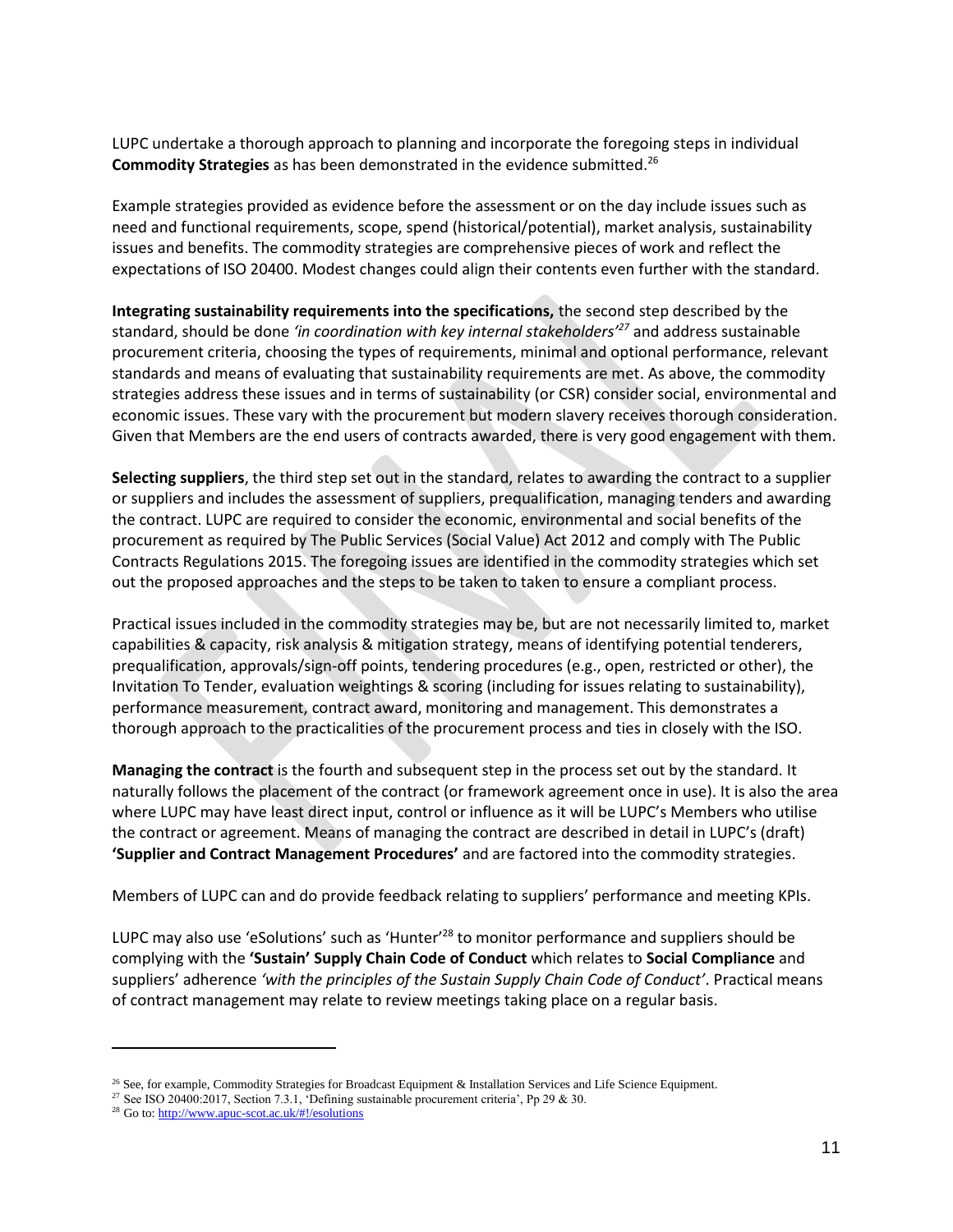**Reviewing and learning from the contract** is the fifth and final step described in the standard. As LUPC are awarding framework agreements with a potential life-span of several years, reviewing and learning, whilst important, is somewhat more problematic as any learning captured during the tendering process may not need to be (re)applied for some time, by when its usefulness may be limited.

However, carrying out post award reviews and/or a 'Regulation 84<sup>'29</sup> report enables wider lessons of principle to be learnt and applied in the broader context and *'regular reviews of the contract throughout its duration'* are always to be encouraged and undertaken. It is 'best practice'<sup>30</sup> to share lessons learned and LUPC's commitment to transparency, particularly in the area of modern slavery and human trafficking, should fully support this important practice.

#### **Based on our Findings, these are our Recommendations:**

- 9. Complete the (outstanding) actions relating to Procurement Process as described in the original assessment and identified as either 'amber' or 'red' in the LUPC Action Plan generated out of the original report (Solutions 26, 32 and 36).
- 10. Consistent with the above, publish the revised Sourcing Procedures and related Contract Management Procedures and embed in the LUPC's future body of corporate policies and procedures.

 $29$  Regulation 84(1) of the Public Contracts Regulations 2015.

<sup>30</sup> See ISO 20400:2017, Section 7.6, 'Reviewing and learning from the contract', Pp 39 & 40.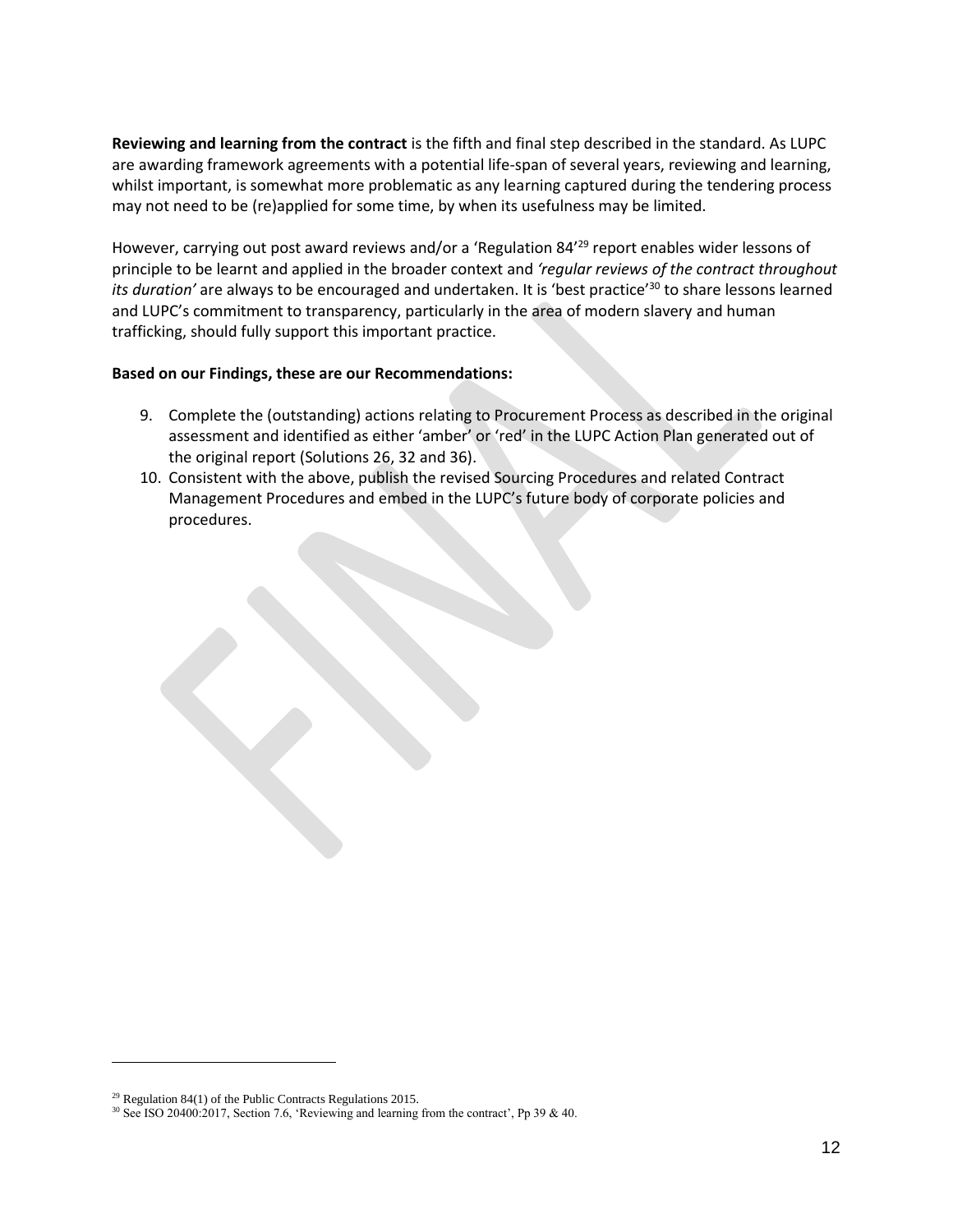## <span id="page-18-0"></span>**4. Annex 1 – Documents Reviewed**

Key documents **highlighted in bold.**

| LUPC Strategy 2018 - 2019, 'Adding value through responsible procurement'. |                                         |
|----------------------------------------------------------------------------|-----------------------------------------|
| Responsible Procurement Policy, Version 1.0, June 2017.                    |                                         |
| Responsible Procurement Strategy 2017-20, June 2017.                       |                                         |
| <b>Sourcing Procedures - Draft (As below).</b>                             |                                         |
| Supplier and Contract Management Procedures - Draft (As below).            |                                         |
| <b>LUPC Self-Assessment</b>                                                |                                         |
| August 2017 Recommendations Updated*                                       | ) Received as attachments to LUPC email |
| <b>Equiano Report</b>                                                      | ) dated 11 <sup>th</sup> December 2018. |
| <b>EW Update</b>                                                           |                                         |

Documents as listed below. (Included in Zip folder attached to LUPC email dated 26<sup>th</sup> November 2018)

```
BT 14 Guidance v1
FCP Phase 2 Briefing Paper V4
RD 3.1 LUPC Membership Survey 2018
RD 3.2 Individual Responses
RD 6.1 NWUPC Contract Strategy v6 – Broadcast
RD 6.2 Sourcing Procedures – Draft (See above)
RD 6.3 Supplier and Contract Management Procedures – Draft (See above)
RD 9 Life Science Equipment version 3
RD 12.1 HEPA RPG Terms of Reference
RD 12.2 HEPA RPG 180718
RD 12.3 HEPA RPG 181018
RD 12.4 ETI Public Sector Working Group 171018 Meeting
RD 13 Extract from DW Appraisal
RD 15.1 Sustain Equiano Development Meeting Agenda
RD 15.2 Framework Agreement Supply Chain Categorisation
RD 28 Lab Consumables and General Chemicals Labour Standards
RD 29 Draft User Guide Vol 2 November 
RD 30 HEPA Conference 2018 Programme
```
Contract List (Received as attachment to LUPC email dated 18<sup>th</sup> December 2018) Organisational Charts LUPC (Received as attachment to LUPC email dated 19th December 2018)

\* Updated 11th December 2018 (from 26th November 2018).